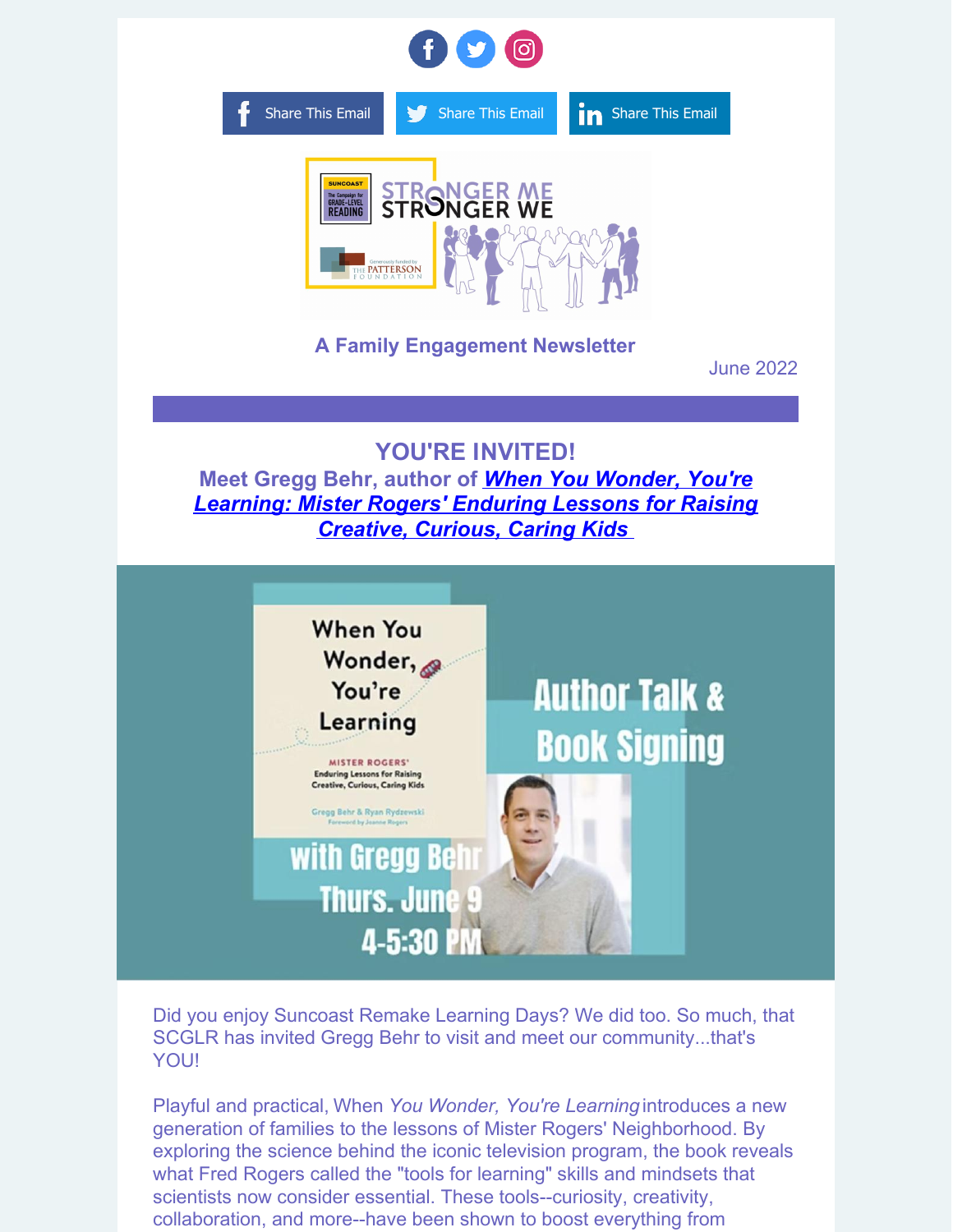academic learning to children's well-being, and they benefit kids of every background and age. They cost next to nothing to develop, and they hinge on the very things that make life worthwhile: self-acceptance; close, loving relationships; and a deep regard for one's neighbor.

You are invited to join SCGLR this Thursday, June 9, from 4–5:30p for a book signing and author talk. **While this in-person event is free, registration is required to attend.**

## **[REGISTER](https://www.eventbrite.com/e/gregg-behr-when-you-wonder-youre-learning-book-signing-author-talk-tickets-335585594547) HERE**



## **Suncoast Summer Reading Challenge and THIS BOOK IS COOL!**



By now, you've registered for THIS BOOK IS COOL! Most likely, you joined SCGLR for last week's Blast-Off event, have received your books, and are on your way! While on this summer-learning journey, Shalia Moore-Hayes is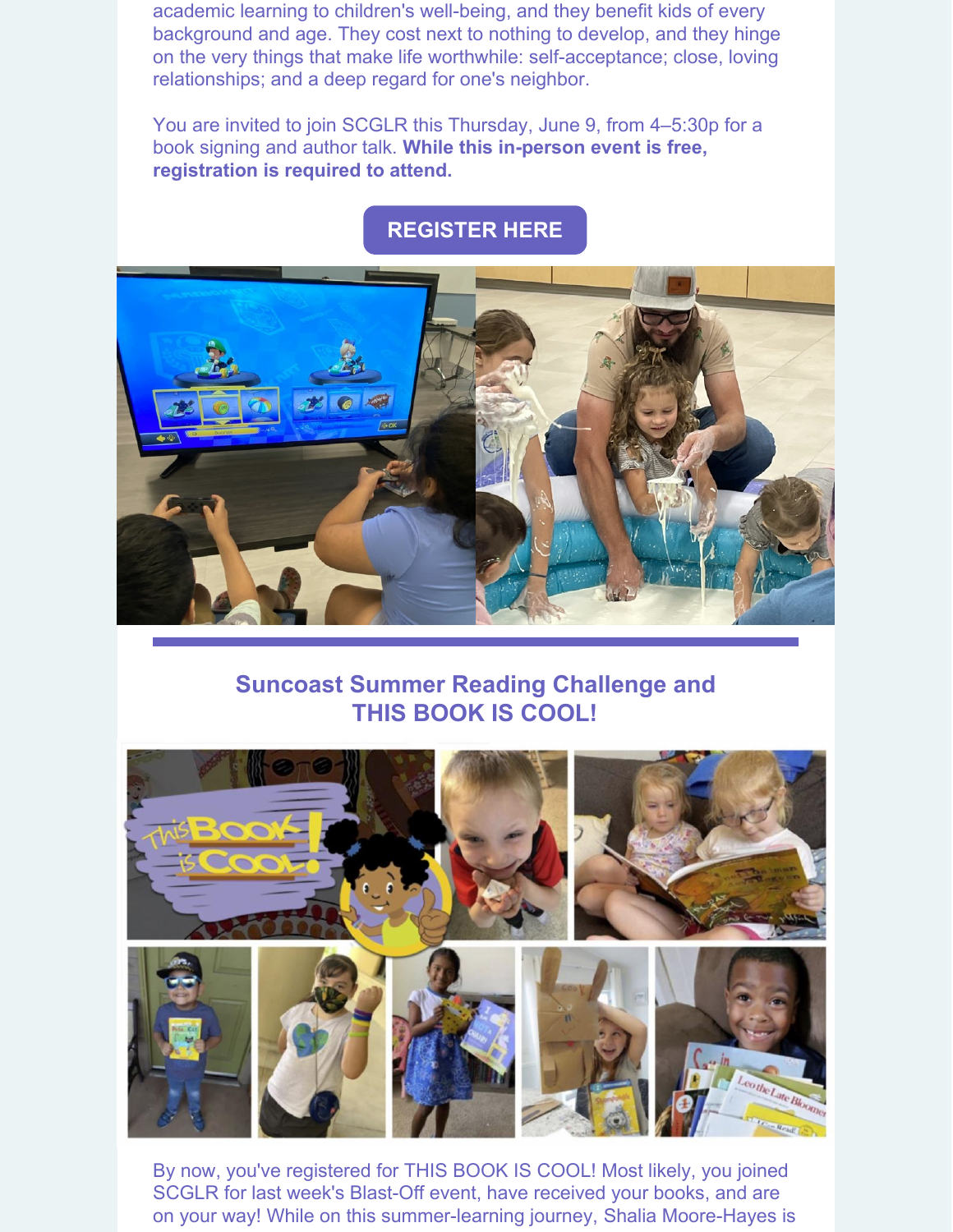crafting weekly newsletters in **[English](https://myemail.constantcontact.com/2022-Suncoast-Summer-Reading-Challenge-and-THIS-BOOK-IS-COOL---Newsletter-.html?soid=1108695245204&aid=QG3WOUSAr1o)** and **[Spanish](https://myemail.constantcontact.com/Desaf-o-de-lectura-de-veranos-de-Suncoast-2022-y--ESTE-LIBRO-ES-GENIAL---Bolet-n-.html?soid=1108695245204&aid=KoZesg4-ttE)**, with help from Connie Cuadrado, to help you make the most of this experience.

Kudos to Ben Tollefson, Eli Verzini, and Laurie Miller for crafting these super fun and engaging videos [total time: 1 minute 42 seconds]. Note: the first video is for families in Sarasota + Manatee. The second is for families in Charlotte + DeSoto counties.





Also included are registration links to SCGLR's Family Engagement Nights. Join THIS BOOK IS COOL! host Beth Duda and various artists for interactive family activities, sponsored by the Suncoast Campaign for Grade-Level Reading and The Patterson [Foundation](https://www.thepattersonfoundation.org/). Families will have fun and explore thoughts and feelings, share ideas, and create your own works of art.

## **REGISTER FOR FAMILY [ENGAGEMENT](https://www.gradelevelreadingsuncoast.net/family-engagement-events/) NIGHTS**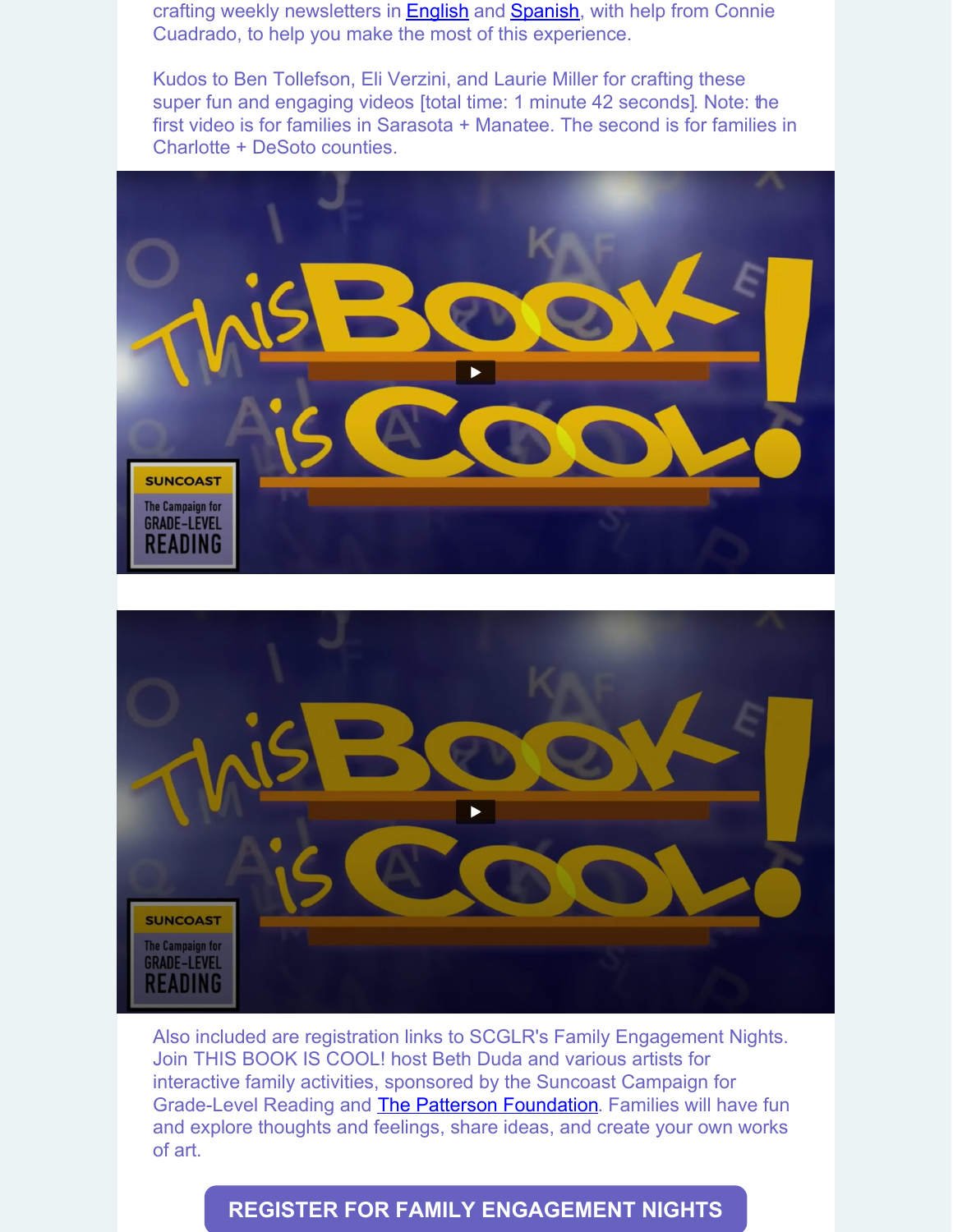



[total time: 9.5 [minutes\]](https://youtu.be/ZBuT2wdYtpM)

"Why should we keep reading aloud to kids even when they can already read on their own? This talk demonstrates the magic of read aloud and reminds us all why reading aloud is so essential – at school and at home. This talk is for parents and teachers who want to teach comprehension and connect with kids in powerful ways." – TEDx Talks